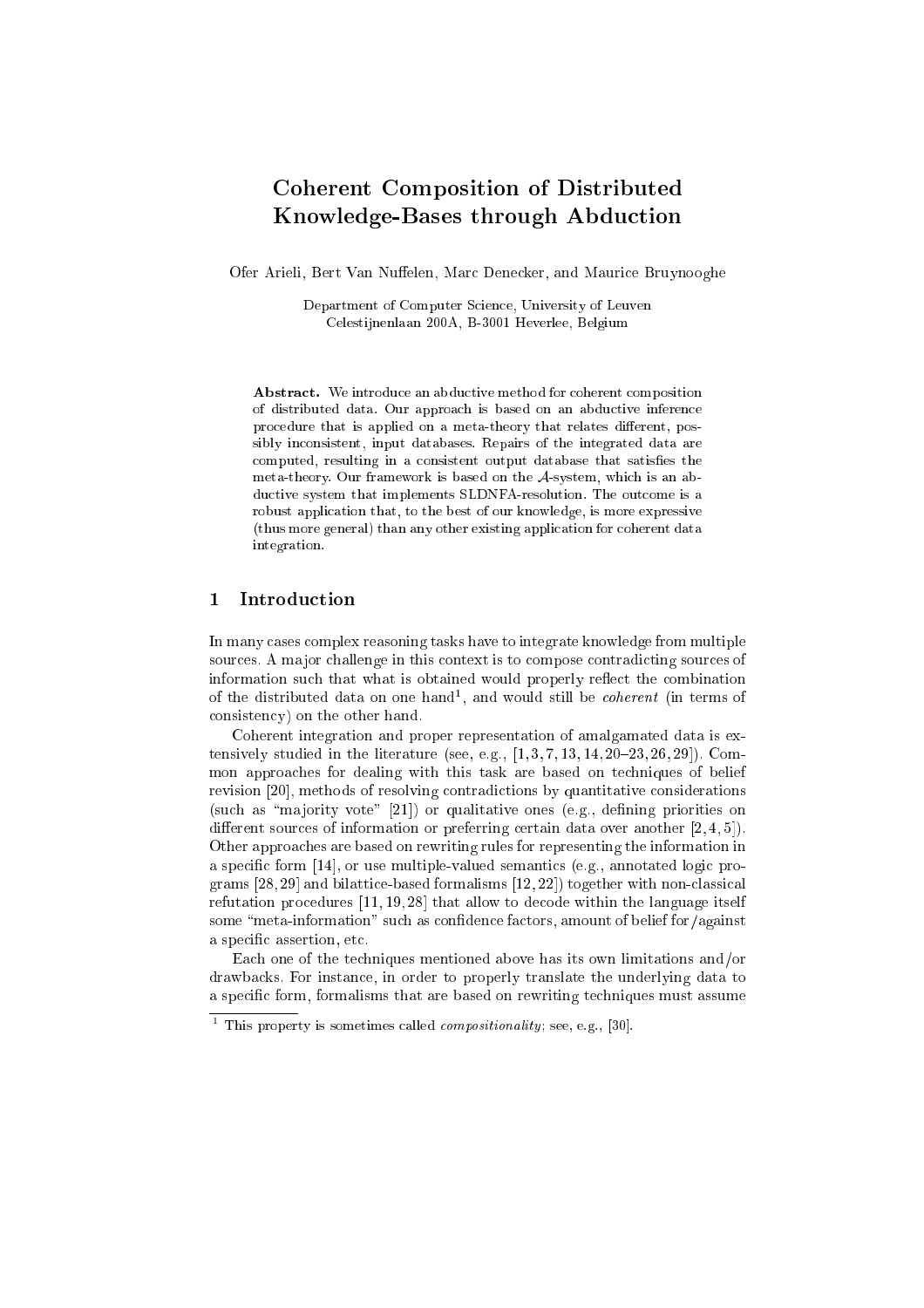that the underlying data (or some part of it, su
h as the set of integrity onstraints) has a specific syntactical structure. Other formalisms (e.g., that of [20]) are based on propositional languages, and so in both cases the expressiveness is limited. In some of the nonlassi
al formalisms mentioned above (e.g., those that are based on annotated logi
s and several probabilisti formalisms), semanti
al notions interfere with the syntax. Moreover, in many of these frameworks syntactical embeddings of first-order formulae into non-classical languages are needed. Su
h translations may damage or bias the intuitive meaning of the original formulae. Finally, some of the approaches mentioned above are not capable of resolving contradictions unless the reasoner specifies his/her preferences. In other approaches, the mechanism of resolving contradictions is determined in advance, or is ad-hoc (thus it is oriented towards specific kinds of problems). This interference necessarily reduces the flexibility and the generality of the orresponding mediative engine.

In this paper we start from the perspective of a pure declarative representation of the omposition of distributed data. This approa
h is based on a metatheory relating a number of different (possibly inconsistent) input databases with a consistent output database. The underlying language is that of ID-logic  $[9]$ , which can be embedded in an abductive logic program. Our composing system is implemented by the abductive solver the,  $A$ -system [18]. In the context of this work, we extended this system with an optimizing omponent that will allow us to compute preferred coherent solutions to restore the consistency of the database.

Our approa
h is related to other work on the use of abdu
tion in the ontext of databases. [16] proposed to use abduction for database updating. [15,27] developed a framework for explaining or unexplaining observations by an extended form of abdu
tion in whi
h arbitrary formulas may be added or formulas of the theory may be removed. In this paper, the focus is on a different application of abdu
tion, namely omposition and integrity restoration of multiple databases.

By this declarative approach we are able to overcome some of the shortcomings of the amalgamating te
hniques mentioned above. In parti
ular, our system has the following apabilities:

- 1. Any first-order formula may be specified for describing the domain of discourse (as part of the integrity constraints). Thus, to the best of our knowledge, our approach is more general and expressive than any other available appli
ation for oherent data integration.
- 2. No syntactical embeddings of first-order formulae into different languages nor any extensions of two-valued semanti
s are ne
essary. Our approa
h is based on a pure generalization of lassi
al refutation pro
edures.
- 3. The way of keeping the data oherent is en
apsulated in the omponent that integrates the data. This means, in particular, that no reasoner's input nor any other external policy for making preferences among conflicting sources is compulsory in order to resolve contradictions.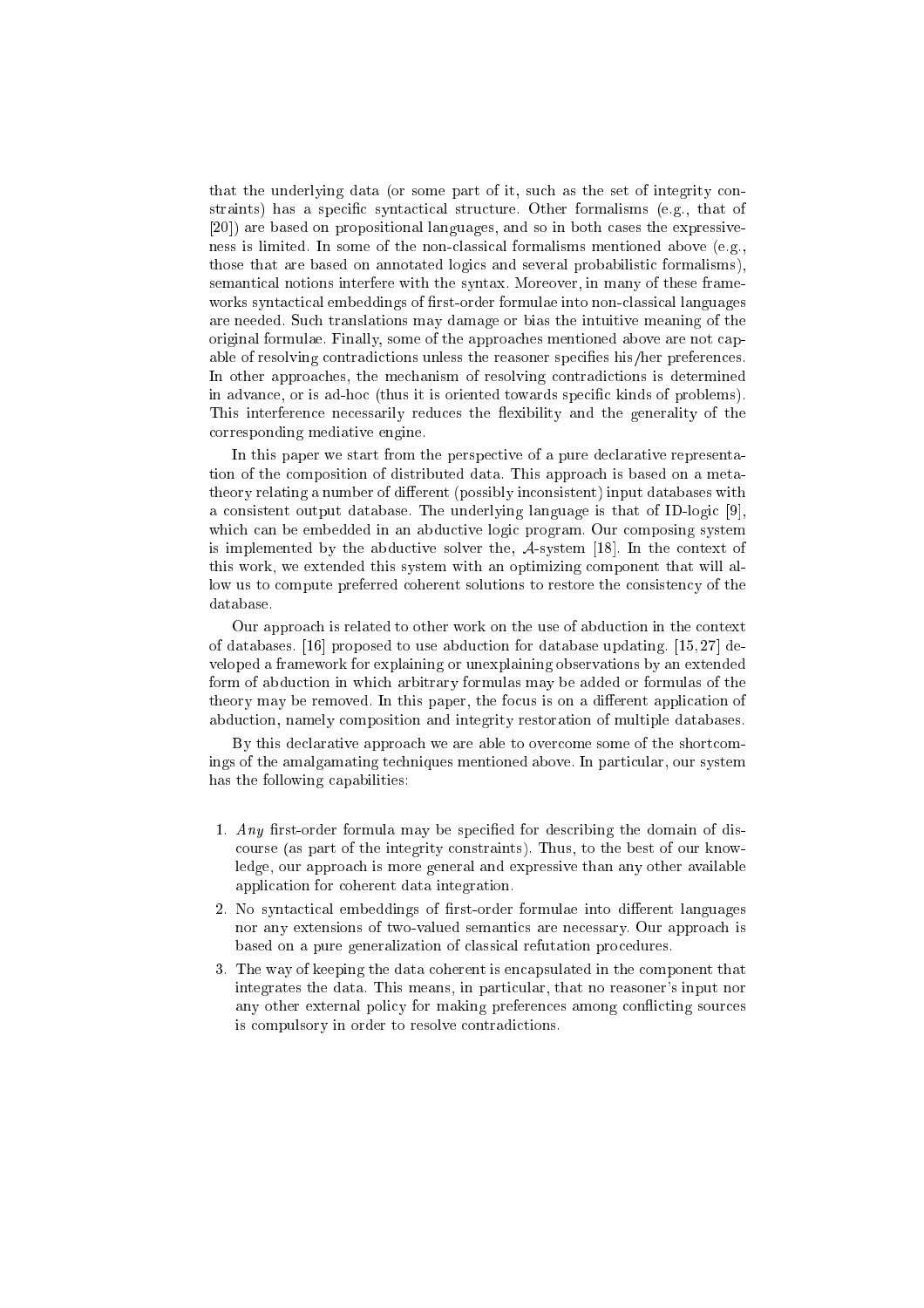In the sequel we show that our system is sound, complete, and supports various types of spe
ial information, su
h as timestamps and sour
e tra
ing. We also dis
uss implementation issues and provide some experimental results.

#### 2Coherent omposition of knowledge-bases

#### $2.1$ Problem description

**Definition 1.** A knowledge-base  $KB$  is a pair  $(D, \mathcal{IC})$ , where  $D$  (the database) is a set of atomic formulae, and  $\mathcal{IC}$  (the set of *integrity constraints*) is a finite set of first order formulae.

As usual in such cases, we apply the closed world assumption on databases, i.e., every atom that is not mentioned in the database is onsidered false. The underlying semanti
s orresponds, therefore, to minimal Herbrand interpretations.

**Definition 2.** A formula  $\psi$  follows from a database  $\mathcal{D}$  if the minimal Herbrand model of  $D$  is also a model of  $\psi$ .

**Definition 3.** A knowledge-base  $\mathcal{KB} = (\mathcal{D}, \mathcal{IC})$  is *consistent* if all the integrity onstraints are onsistent, and ea
h one follows from D.

Our goal is to integrate *n* consistent knowledge-bases,  $KB_i = (D_i, \mathcal{IC}_i)$ ,  $i =$  $1, \ldots n$ , to a single knowledge-base in such a way that the data in this knowledgebase will ontain everything that an be dedu
ed from one of the sour
es of information, without violating any integrity onstraint of another sour
e. The idea is to onsider the union of the distributed data, and then to restore its consistency. A key notion in this respect is the following:

**Definition 4.** [14] A repair of  $KB = (\mathcal{D}, \mathcal{I\C})$  is a pair (lnsert, Retract) such that Insert  $\cap$  Retract  $=\emptyset$ , Insert  $\cap \mathcal{D} = \emptyset$ , Retract  $\subset \mathcal{D}$ , and every integrity constraint rollows from  $D \cup$  insert  $\setminus$  retract. -

 $(D \cup$  Insert \ Retract,  $\mathcal{IC}$ ) is called a *repaired knowledge-base* of  $KB$ .

As there may be many ways to repair an inconsistent knowledge-base, it is often onvenient to make preferen
es among the repairs and to onsider only the most preferred ones. Below are two common preference criteria.

 ${\bf D}$ efinition 5. Let (Insert, Retract) and (Insert , Retract ) be two repairs of a given knowledge-base.

 $-$  set inclusion preference criterion :

(insert), Retract  $j \leq i$  (insert, Retract) if insert  $\subseteq$  insert and Retract  $\subseteq$  Retract .

 $^\circ$  1.e., insert are elements that should be inserted into  $\nu$  and Retract are elements that should be removed from  $D$  in order to obtain a consistent knowledge-base.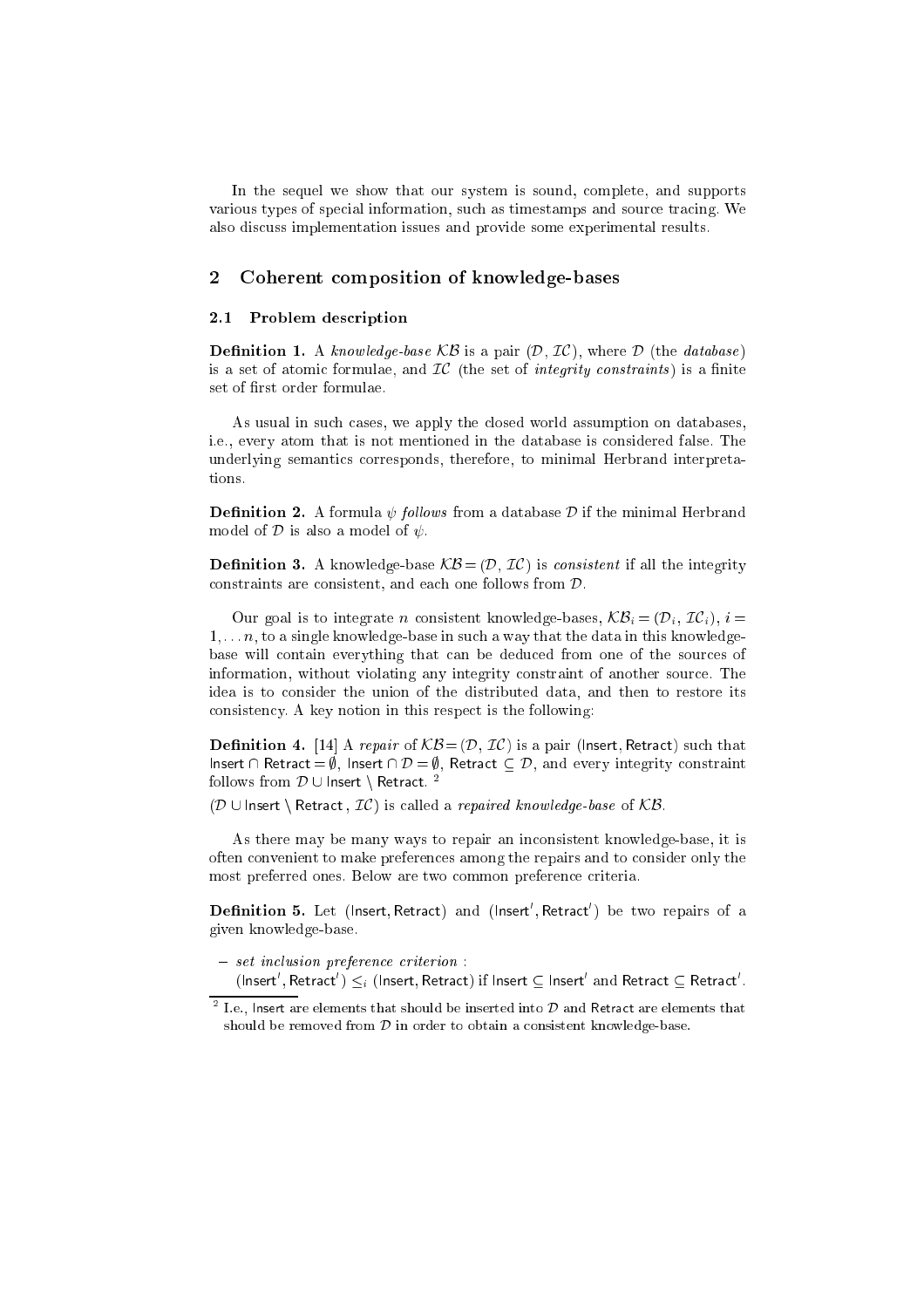$-$  cardinality preference criterion:

(Insert, Retract )  $\leq_c$  (Insert, Retract) if  $|\text{Insert}|+|\text{Retract}| \leq |\text{Insert}| +|\text{Retract}|$ .

Let  $\leq$  be a semi-order on the set of repairs, expressing a preference criterium.

**Definition 6.** [14] A  $\leq$ -preferred repair of a knowledge-base KB is a repair (insert, Retract) of  $\Delta B$  s.t. there is no other repair (insert , Retract ) of  $\Delta B$  for  $\text{wmin}$  (Insert, Ketract)  $\leq$  (Insert), Ketract ).  $\degree$ 

**Definition 7.** The set of all the  $\leq$ -preferred repairs of a knowledge-base KB is denoted by  $!(\mathcal{KB},<).$ 

**Definition 8.** A  $\leq$ -repaired knowledge-base of KB is a repaired knowledge-base of  $KB$ , constructed from a  $\leq$ -preferred repair of KB. The set of all the  $\leq$ -repaired knowledge-bases of  $KB$  is denoted by

 $\mathcal{R}(\mathcal{KB}, \leq) = \{ (D \cup \text{Insert} \setminus \text{Retract}, \mathcal{IC}) \mid (\text{Insert}, \text{Retract}) \in \{ (\mathcal{KB}, \leq) \}.$ 

Note that if  $KB$  is consistent and the preference criterion is a partial order and monotonic in the size of the repairs (as in Definition 5), then  $\mathcal{R}(\mathcal{KB}, \leq) = \{KB\}$ , i.e.,  $KB$  is the (only)  $\leq$ -repaired knowledge-base of itself, and so there is nothing to repair in this ase, as expe
ted.

**Definition 9.** For 
$$
\mathcal{KB}_i = (\mathcal{D}_i, \mathcal{IC}_i)
$$
,  $i = 1, ..., n$ , let  $\mathcal{UKB} = (\bigcup_{i=1}^n \mathcal{D}_i, \bigcup_{i=1}^n \mathcal{IC}_i)$ .

In the rest of this paper we describe a system that, given n distributed knowledge-bases and a preference criterion  $\leq,$  computes the set  $\mathcal{R}(\mathcal{UKB},\leq)$ of the  $\leq$ -repaired knowledge-bases of  $UKB$ . The reasoner may use different strategies to determine the onsequen
es of this set. Among the ommon approaches are the skeptical (conservative) one, that it is based on a "consensus" among all the elements of  $\mathcal{R}(UKB, \leq)$  (see [14]), a "credulous" approach in which entailments are decided by any element in  $\mathcal{R}(\mathcal{UKB}, \leq)$ , an approach that is based on a "majority vote", etc. A detailed discussion on these methods and ways of assuring the onsisten
y of the omposed data in ea
h method, will be presented elsewhere.

We conclude this section by noting that in the sequel we shall assume that  $IC = \bigcup_{i=1}^{n} IC_i$  is consistent. This is a usual assumption in the literature and it is justied by the nature of the integrity onstrains as des
ribing statements that are widely accepted. Thus, it is less likely that integrity constraints would contradict each other. Contradictions between the data in the different  $\mathcal{KB}$ 's and integrity constraints are more frequent, and may occur due to many different reasons. In the next section we consider some common cases.

 $^{\circ}$  In  $|14|$  this notion is defined for the specific case where the preference condition is taken w.r.t. set in
lusion.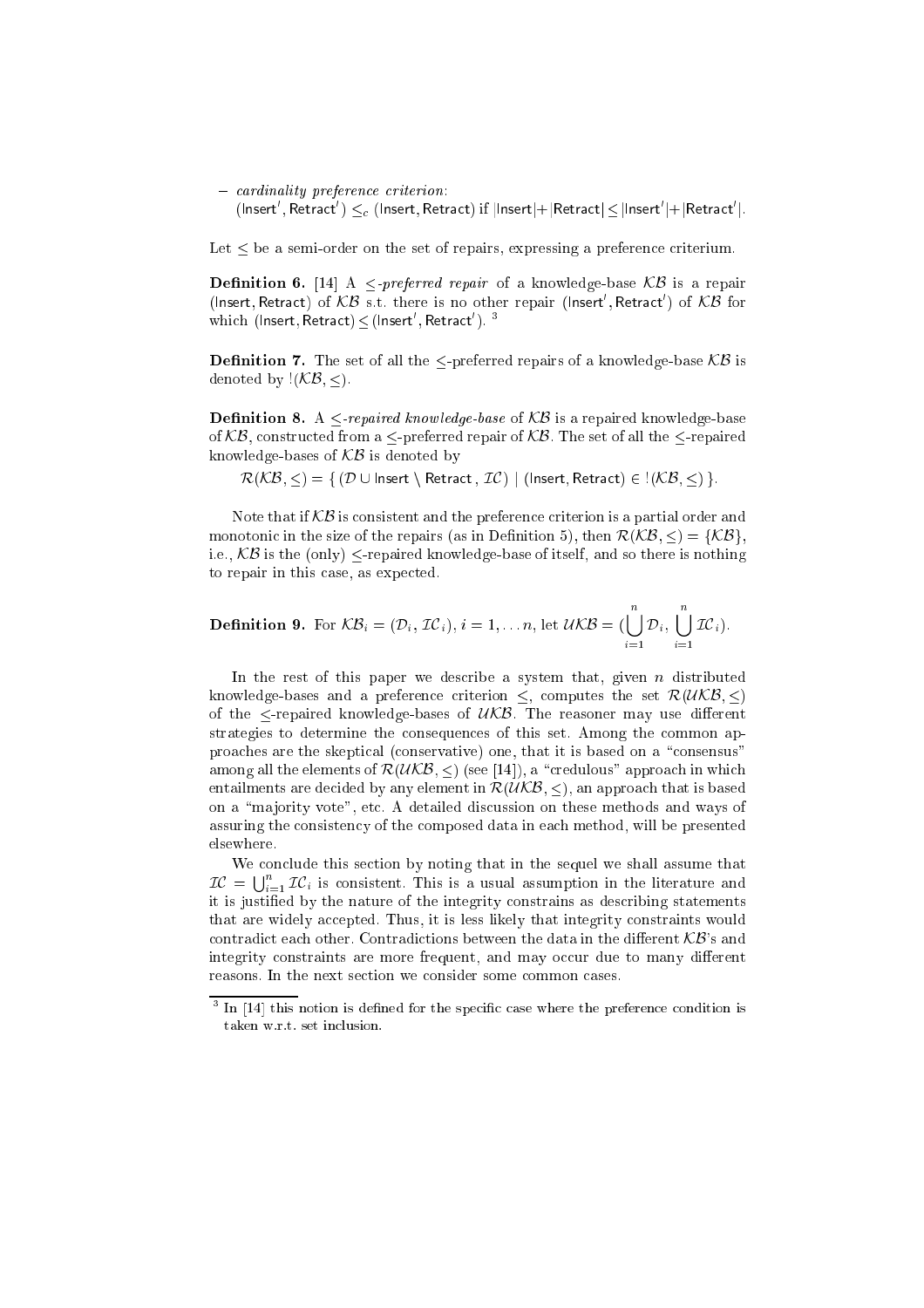### 2.2 Examples

In all the following examples we use set inclusion as the preference criterion.<sup>4</sup>

Example 1. [14, Example 1] Consider a distributed knowledge-base with relations of the form *teaches* (course\_name, teacher\_name). Suppose also that each knowledge-base ontains a single integrity onstraint, stating that the same course cannot be taught by two different teachers:

 $IC = \{ \forall X \forall Y \forall Z (teaches(X, Y) \land teaches(X, Z) \rightarrow Y = Z) \}.$ 

Consider now the following two knowledge-bases:

 $KB_1 = (\{teaches(c_1, n_1), \teaches(c_2, n_2)\}, \mathcal{IC})$ ,

 $KB_2 = (\{teaches(c_2, n_3)\}, \mathcal{IC})$ 

Clearly,  $KB_1 \cup KB_2$  is inconsistent. Its preferred repairs are  $(\emptyset, \{teaches(c_2, n_2)\})$ and  $(\emptyset, \{teaches(c_2, n_3)\})$ . Hence, the two repaired knowledge-bases are:

 $\mathcal{R}_1 = (\{teaches(c_1, n_1), \,teaches(c_2, n_2)\}, \mathcal{IC})$ , and

 $\mathcal{R}_2 = (\{teaches(c_1, n_1), \,teaches(c_2, n_3)\}, \mathcal{I}\mathcal{C})$ .

Example 2. [14, Example 2] Consider a distributed knowledge-base with relations of the form  $supply$ (supplier, department, item) and  $class$ (item, type). Let

$$
\mathcal{KB}_1 = (\{ \text{supply}(c_1, d_1, i_1), \text{class}(i_1, t_1) \}, \mathcal{IC}), \text{ and}
$$
  
\n
$$
\mathcal{KB}_2 = (\{ \text{supply}(c_2, d_2, i_2), \text{class}(i_2, t_1) \}, \emptyset), \text{ where}
$$
  
\n
$$
\mathcal{IC} = \{ \forall X \forall Y \forall Z (\text{supply}(X, Y, Z) \land \text{class}(Z, t_1) \to X = c_1) \}
$$

states that only supplier  $c_1$  can supply items of type  $t_1$ .  $KB_1 \cup KB_2$  is inconsistent and has two preferred repairs:  $(\emptyset, \{supply(c_2, d_2, i_2)\})$ and  $(\emptyset, \{class(i_2, t_1)\})$ . Hence, there are two ways to repair it:

$$
\mathcal{R}_1 = (\{ supply(c_1, d_1, i_1), class(i_1, t_1), class(i_2, t_1) \}, \mathcal{IC}),
$$
  

$$
\mathcal{R}_2 = (\{ supply(c_1, d_1, i_1), supply(c_2, d_2, i_2), class(i_1, t_1) \}, \mathcal{IC})
$$

*Example 3.* [14, Example 4] Let  $\mathcal{D}_1 = \{p(a), p(b)\}, \mathcal{D}_2 = \{q(a), q(c)\}\$ , and  $\mathcal{IC} =$  $\{\forall X(p(X) \rightarrow q(X))\}\$ . Again,  $(D_1, \emptyset) \cup (D_2, \mathcal{IC})$  is inconsistent. The corresponding preferred repairs are  $({q(b)}, \emptyset)$  and  $(\emptyset, {p(b)}$ . The repaired knowledge-bases are therefore the following:

 $\mathcal{R}_1 = (\{p(a), p(b), q(a), q(b), q(c)\}, \mathcal{IC}),$  $\mathcal{R}_2 = (\{p(a), q(a), q(c)\}, \mathcal{IC})$ .

### 3Knowledge integration through abdu
tion

In this section we introduce an abductive method for a coherent integration of knowledge-bases. Our framework is omposed of a language for des
ribing the

 $\,$  Generally, in what follows we shall fix a preference criterion for choosing the "best" repairs and omit its notation whenever possible.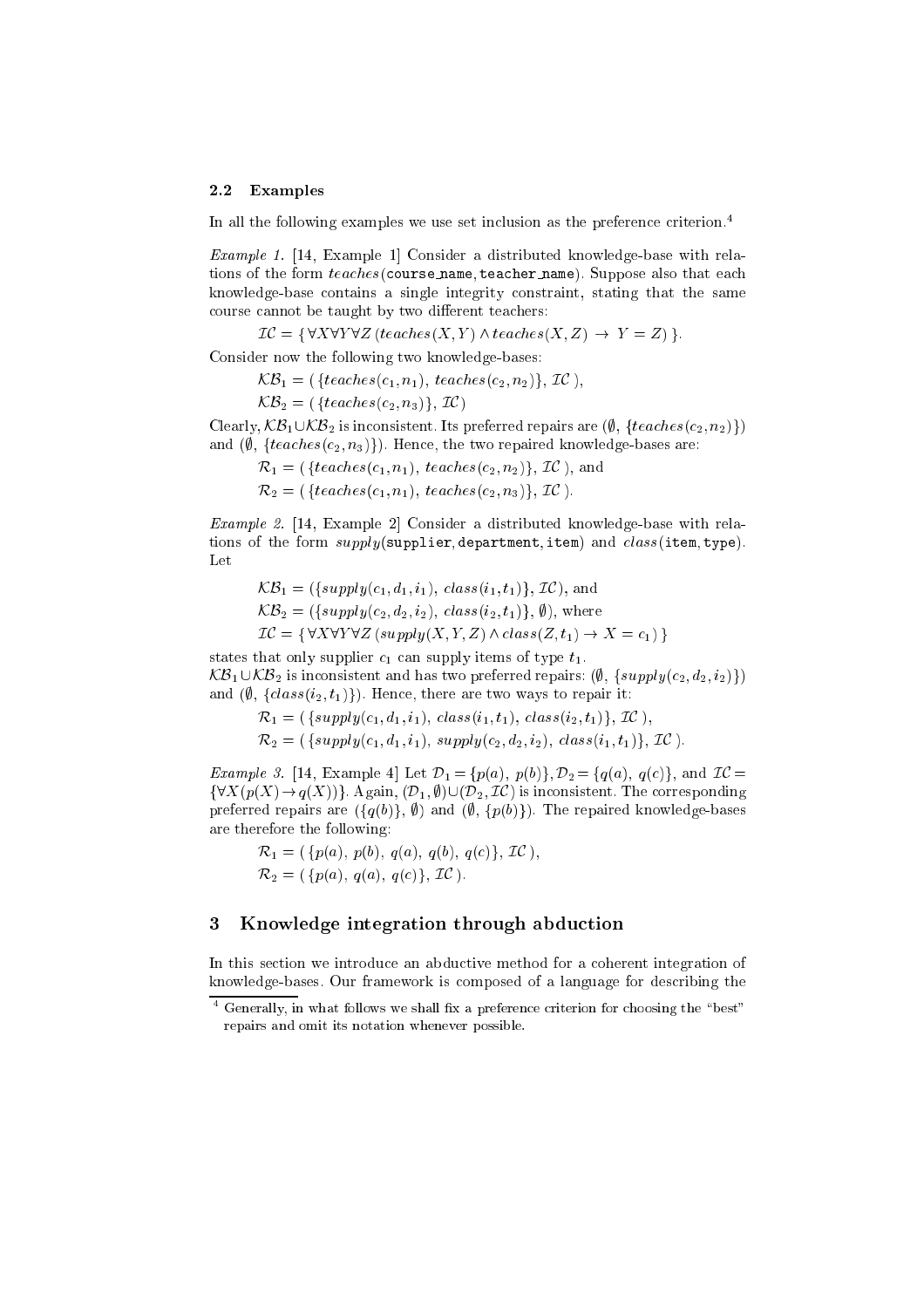problem domain  $(ID\text{-}logic, [9])$ , an abductive solver that is based on an abductive refutation procedure  $(SLDNFA, [10])$ , and a computational model for controlling the search  $(A\text{-system } [18])$ .

### 3.1 ID-logic and abductive logic programming

ID-logic [9] is a framework for declarative knowledge representation that extends lassi
al logi with indu
tive denitions. This logi in
orporates two types of knowledge: definitional and assertional. Assertional knowledge is a set of first order statements, representing a general truth about the domain of dis
ourse. Definitional knowledge is a set of rules of the form  $p \leftarrow \mathcal{B}$ , in which the head p is a predicate and the body  $\beta$  is a first order formula. A predicate that does not occur in any head is called *open* (sometimes called *abducible*).

Below we present an ID-logic meta-theory describing the composition of databases in terms of open predicates insert and *retract*. The key property of this theory is that its *abductive* solutions describe the coherent compositions. Abductive reasoning on an ID-logic theory can be performed by mapping it into an abductive logic program [8] under the extended well-founded semantics [24] and applying an abductive inference procedure to it. An abductive logic program  $(ALP)$  is a triple  $\mathcal{T} = (\mathcal{P}, \mathcal{A}, \mathcal{I}\mathcal{C})$ , such that

- $-$  P is a logic program, the clauses of which are interpreted as definitions for the predicates in their head,
- ${\bf A}$  is a set of predicates, none of which occurs in the head of a clause in P. The elements in  $A$  are called the *abducible predicates*.
- $= \mathcal{IC}$  is a set of first-order formulae, called the *integrity constraints*.

Constants, functors and predicate symbols are defined as usual in logic programs.

**Definition 10.** An (abductive) *solution* for a theory  $(\mathcal{P}, \mathcal{A}, \mathcal{IC})$  and a query Q is a set  $\Delta$  of ground abducible atoms, all having a predicate symbols in  $\mathcal{A}$ . together with an answer substitution  $\theta$ , such that: (a)  $\mathcal{P} \cup \Delta$  is consistent, (b)  $P \cup \Delta \models \mathcal{IC}$ , and (c)  $P \cup \Delta \models \forall \mathcal{Q}\theta$ .

In what follows we use ID-logic to specify the knowledge integration, and implement the reasoning process by an abductive refutation procedure. For this we represent any data in some distributed database by a predicate db, and denote the elements in the composed database by the predicate fact. The latter predicate is defined as follows:

```
the term of the contract of the contract of the contract of the contract of the contract of the contract of the
the term of the contract of the contract of the contract of the contract of the contract of the contract of the contract of the contract of the contract of the contract of the contract of the contract of the contract of th
```
In particular, in order to restore consistency, some facts may be removed and some other facts may be introduced. These facts are represented by the (abducible) predicates retract and insert, respectively. To assure proper computations of the solutions, the following integrity constraints are also specified:<sup>5</sup>

In what follows we use the notation "ic :- B" to denote the denial "false  $\leftarrow$  B".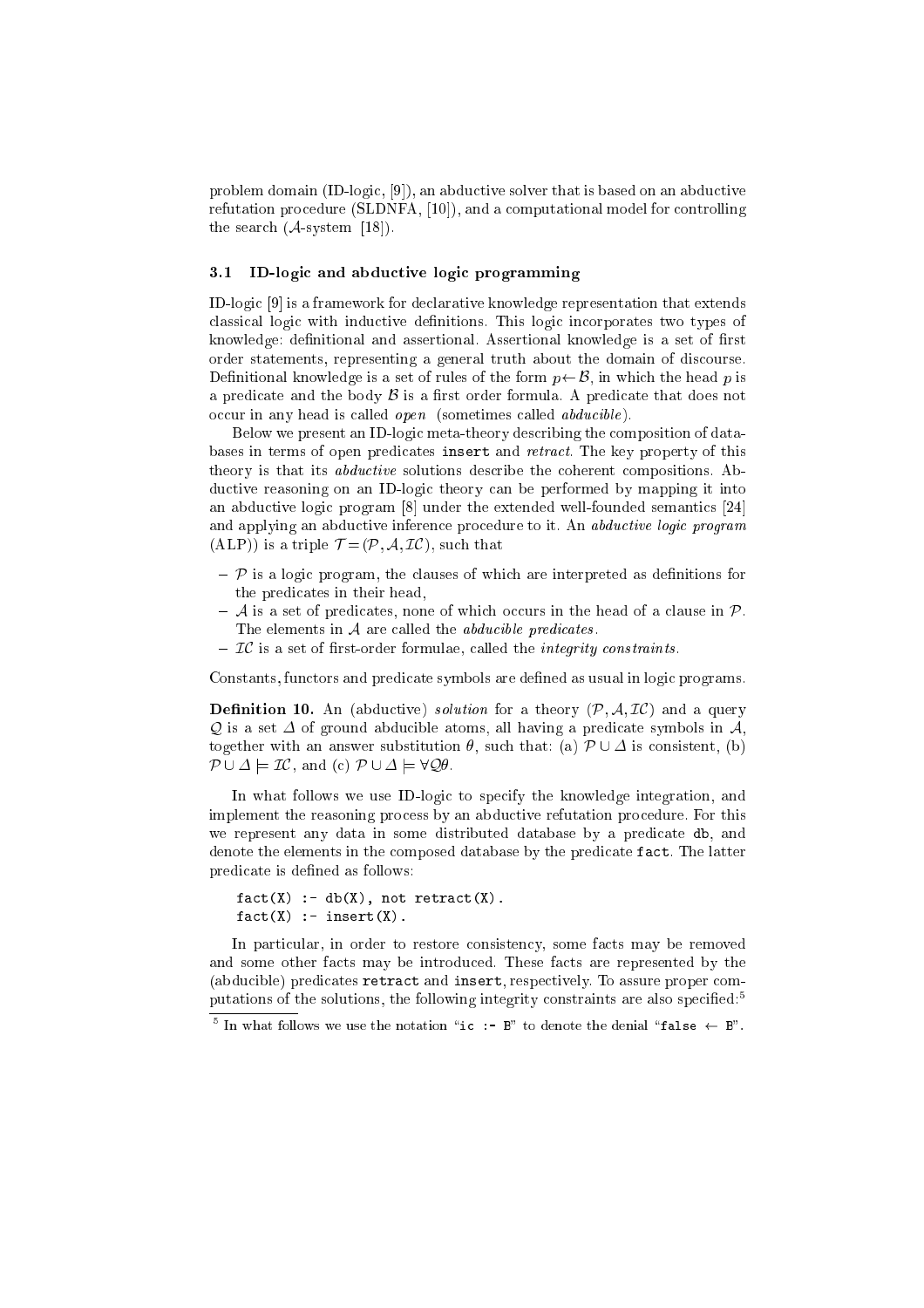- $=$  An element cannot be retracted and inserted at the same time: i :- insert(X), retra
t(X).
- $-$  An inserted element should not belong to a given database: i :- insert(X), db(X).

Assuming that all the integrity onstraints of the distributed knowledgebases are ompatible and that no distin
tions are made among the origins of the composed facts, the following steps are performed:

- 1. Each database fact X is represented by an atom  $db(X)$ .
- 2. Every occurrence of an atom  $P$  in some integrity constraint is replaced by  $\texttt{fact}(P)$ . This is done in order to assure that every integrity constraint would hold for the omposed data as well.
- 3. A solution is computed in terms of the abducible predicates insert and

### 3.2 The A-system

The reasoning process of our revision system is performed by the  $A$ -system, introduced in [18]. The basic idea of this system is a reduction of a high level specification into a lower level constraint store, which is managed by a constraint solver. The system is a synthesis of the refutation procedures SLDNFA [10] and ACLP  $[17]$ , together with an improved control strategy. The latest version of the system can be obtained from  $http://www.cs.kuleuven.ac.be/~dtai/kt/.$  It runs on top of Sicstus Prolog 3.8.5. Below we sketch the theoretical background as well as some practical considerations behind this system. For more information, see  $[10]$  and  $[18]$ .

**Abductive inferences** Given an abductive theory  $(\mathcal{P}, \mathcal{A}, \mathcal{I}\mathcal{C})$  as defined above, the logical reduction of a query  $\mathcal Q$  can be described as a derivation for  $\mathcal Q$  through a rewriting state process. A state S consists of two types of elements: a set  $Pos(S)$ of literals (possibly with free variables), called *positive goals*, and a set  $Neg(S)$ of denials, called *negative goals*. The set  $\Delta(S)$  denotes the abducible atoms in S, i.e. positive goal atoms whose predicate is an abducible.  $\mathcal{C}(S)$  denotes the set of constraint atoms in  $S$ .

A rewriting derivation proceeds from state  $S_i$  by selecting a literal of  $S_i$  and applying a suitable inference rule, yielding a new state  $S_{i+1}$ . The main inference rules are given by the following rewrite rules. In the list below we denote by A and B some literals, and by C a constraint literal.  $\mathcal P$  denotes the theory under consideration. For readability, we do not mention cases in which  $Pos(S)$ or  $Neg(S)$  is the same in states number i and  $i + 1$ .

- Rules for defined predicates:
	- if  $A(\overline{X}) \leftarrow B_j[\overline{X}] \in \mathcal{P}$  and  $A(\overline{t}) \in \text{Pos}(\mathcal{S}_i)$ , then  $\text{Pos}(\mathcal{S}_{i+1}) = \text{Pos}(\mathcal{S}_i)$  ${A(\overline{t})\}\cup {B_j[\overline{t}]}.$
	- if  $A(t)$ ;  $A(t)$ ;  $A(t)$ ;  $A(t)$ ;  $A(t)$ ;  $A(t)$ ;  $A(t)$ ;  $A(t)$ ;  $A(t)$ ;  $A(t)$ ;  $A(t)$ ;  $A(t)$ ;  $A(t)$ ;  $A(t)$ ;  $A(t)$ ;  $A(t)$ ;  $A(t)$ ;  $A(t)$ ;  $A(t)$ ;  $A(t)$ ;  $A(t)$ ;  $A(t)$ ;  $A(t)$ ;  $A(t)$ ;  $A(t)$ ;  $A(t)$ ;  $A(t)$ ;  $A(t)$ ;  $A(t)$ ;  $A(t)$ ;  $A(t)$ ; where  $U = \{ \leftarrow B_j [\overline{t}], Q \mid A(\overline{t}) \leftarrow B_j [\overline{t}] \in \mathcal{P} \}.$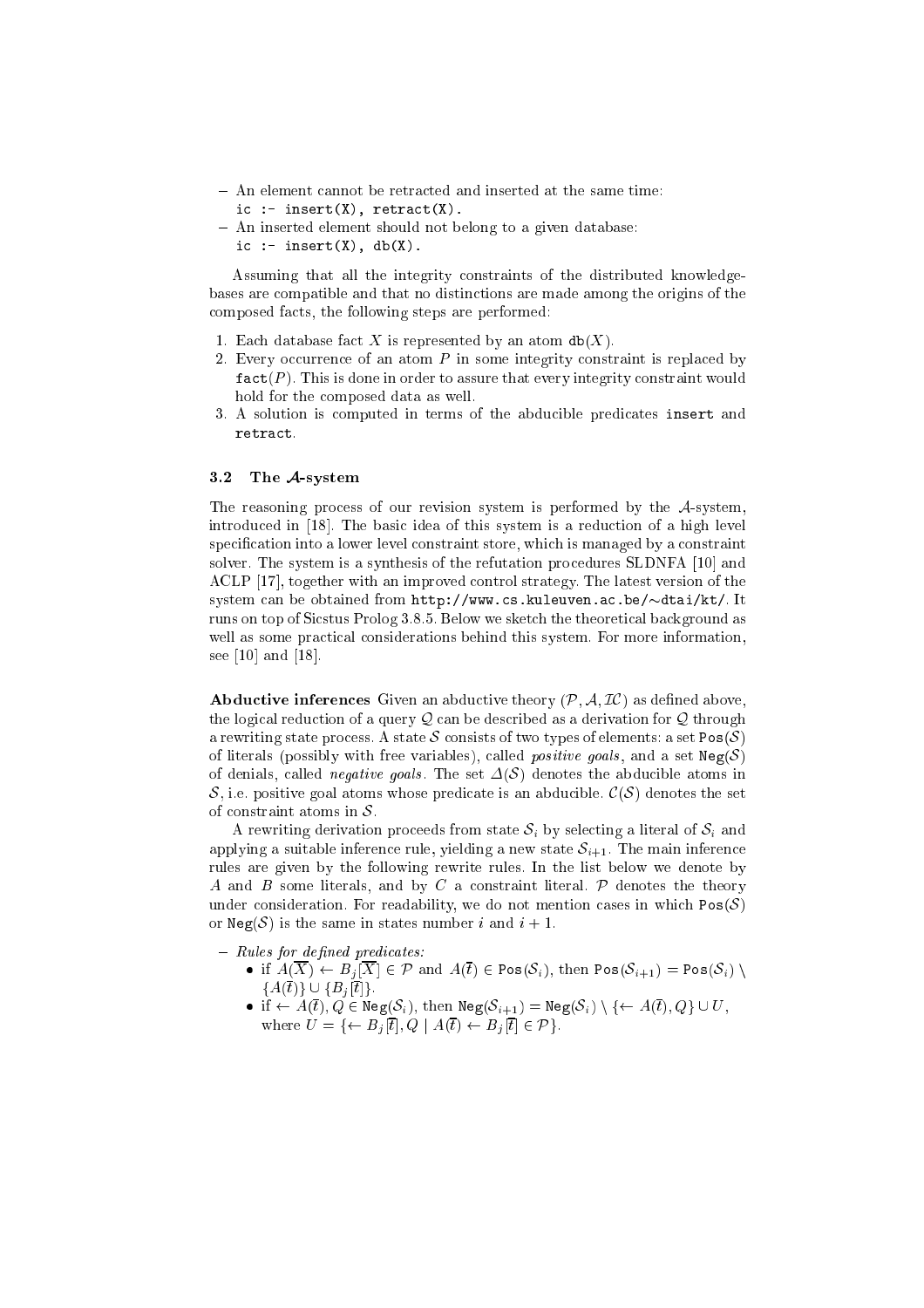- $-$  Rules for open predicates:
	- if  $\leftarrow A(\overline{t}), Q \in \text{Neg}(\mathcal{S}_i)$  and  $p(\overline{s}) \in \Delta(\mathcal{S}_i)$  then  $\text{Neg}(\mathcal{S}_{i+1}) = \text{Neg}(\mathcal{S}_i) \setminus \{\leftarrow\}$  $A(\overline{t}), Q$   $\cup$  {U}  $\cup$  {R}, where  $U = \leftarrow \overline{t} = \overline{s}, Q$ , and  $R = \leftarrow A(\overline{t}), \overline{t} \neq \overline{s}, Q$ .
- $-$  Rules for negations: Assume that A is not a constraint literal.
	- if  $\neg A \in \text{Pos}(\mathcal{S}_i)$  then  $\text{Pos}(\mathcal{S}_{i+1}) = \text{Pos}(\mathcal{S}_i) \setminus \{\neg A\}$  and  $\text{Neg}(\mathcal{S}_{i+1}) =$  $Neg(S_i) \cup \{\leftarrow A\}.$
	- if  $\leftarrow \neg A, Q \in \text{Neg}(\mathcal{S}_i)$  then one of the following branches is taken: 1.  $Pos(\mathcal{S}_{i+1}) = Pos(\mathcal{S}_i) \cup \{A\}$  and  $Neg(\mathcal{S}_{i+1}) = Neg(\mathcal{S}_i) \setminus \{\leftarrow \neg A, Q\}.$ 2.  $\text{Neg}(\mathcal{S}_{i+1}) = \text{Neg}(\mathcal{S}_i) \setminus \{\leftarrow \neg A, Q\} \cup \{\leftarrow A, \leftarrow Q\}.$
- $-$  Rules for constraint literals:
	- if  $\leftarrow C, Q \in \text{Neg}(\mathcal{S}_i)$  then one of the following branches is taken:
		- 1.  $Pos(\mathcal{S}_{i+1}) = Pos(\mathcal{S}_i) \cup \{\neg C\}$ ,  $Neg(\mathcal{S}_{i+1}) = Neg(\mathcal{S}_i) \setminus \{\leftarrow C, Q\}$ .
		- 2.  $Pos(\mathcal{S}_{i+1}) = Pos(\mathcal{S}_i) \cup \{C\}, Neg(\mathcal{S}_{i+1}) = Neg(\mathcal{S}_i) \setminus \{\leftarrow C,Q\} \cup \{\leftarrow Q\}.$

Remark: It is important here to assume that the underlying constraint solver is apable of handling negated onstraint literals. This is indeed the case with the constraint solver used by our system (Sicstus).

The *initial state*  $S_0$  for a theory  $P$  and a query  $Q$  consists of the query  $Q$ as a positive goal and the set of all denials in  $P$  as negative goals. A successful state  $S$  fulfills the following conditions:

- 1.  $S$  contains positive goals only of the form of abducible atoms or constraint atoms. atoms,
- 2. negative goals in S are denials containing some open atom  $p(\bar{t})$  which has already been selected and resolved with each abduced atom  $p(\bar{s}) \in S$ , and
- 3. the constraint store  $\mathcal{C}(\mathcal{S})$  of S is satisfiable.

**Definition 11.** A successful abductive derivation of a query Q w.r.t. P is a sequence of states  $S_0, S_1, \ldots, S_n$ , where: (a)  $S_0$  is an initial state for  $P$  and Q, (b) For every  $0 \le i \le n-1$ ,  $S_{i+1}$  is obtained from  $S_i$  by applying one of the transition rules, and (c)  $S_n$  is a successful state.

Whenever false is derived (in one of the onstraint domains) the derivation backtracks. A derivation flounders when universally quantified variables appear in a sele
ted negated literal in a denial.

Let  $S_n$  be a final state of a successful derivation. Then any substitution  $\theta$ that assigns a ground term to each free variable of  $S_n$  and which satisfies the constraint store  $\mathcal{C}(\mathcal{S}_n)$  is called a *solution substitution* of  $\mathcal{S}_n$ . Such a substitution always exists since  $\mathcal{C}(\mathcal{S}_n)$  is satisfiable for a successful derivation.

**Theorem 1.** [18] Let  $\mathcal{T} = (\mathcal{P}, \mathcal{A}, \mathcal{I}\mathcal{C})$  be an abductive theory s.t.  $\mathcal{P} \models \mathcal{I}\mathcal{C}, \mathcal{Q}$ a query, S the final state of a successful derivation for  $Q$ , and  $\theta$  a solution substitution of S. Then the pair  $\theta(\Delta(\mathcal{S}))$  and  $\theta$  is an abductive solution for T and Q.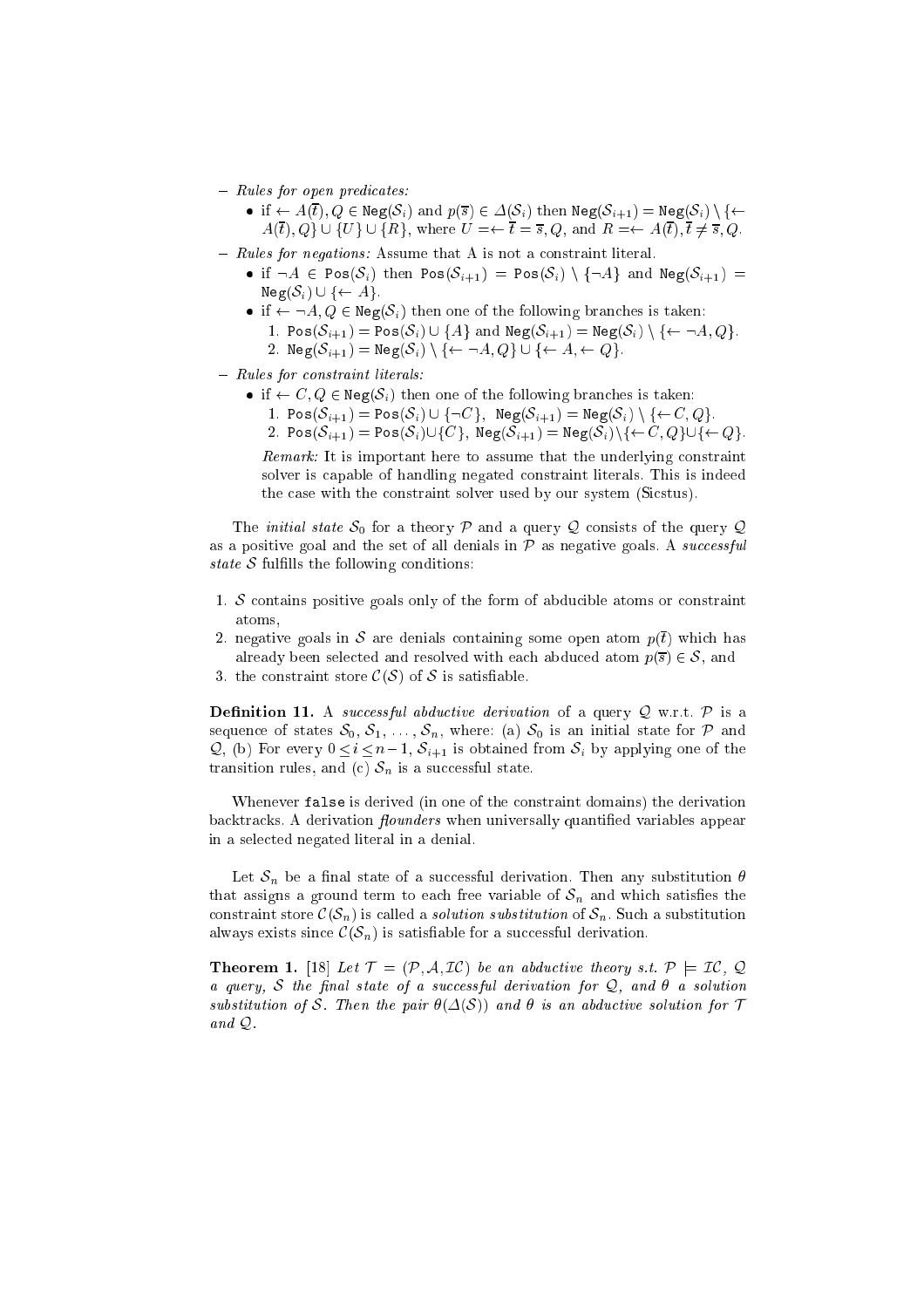Control strategy The selection strategy applied during the derivation process is crucial. A Prolog-like selection strategy (left first, depth first) often leads to trashing, because it is blind to other choices and it does not result in a global overview of the urrent state of the omputation. In the development of the A-system the main fo
us was on the improvement of the ontrol strategy. The idea is to apply first those rules that have a deterministic change of the state, and so information is propagated. If none of such rules are applicable, then one of the left over choices is selected and a choice is made. This resembles a CLP-solver, in which the constraints propagate their information as soon a choice is made. This propagation yields less amount of choices and thus often dramatically increases the performan
e.

### 3.3 Implementation and experiments

In this section we present the structure of our system, discuss a few implementation issues, and give some experimental results.

The structure of the system Figure 1 shows a layered description of the implemented system. The upper most level onsists of the data to be integrated, i.e., the database information and the integrity onstrains. This layer together with the composer form an ID-Logic theory that is processed by the  $A$ -system.

The *composer* consists of the meta-theory for integrating the distributed data in a coherent way. It is interpreted here as an abductive theory, in which the abducible predicates provide the information on how to restore the consistency of the amalgamated data.

The abductive system (enclosed by dotted lines in Figure 1) consists of three main components: A finite domain constraint solver (the one of Sicstus Prolog), an abdu
tive meta-interpreter (des
ribed above), and an optimizer.

The *optimizer* is a component that, given a preference criterion on the space of the solutions, omputes only the most-preferred (abdu
tive) solutions. Given such a preference criterion, this component prunes "on the fly" those branches of the sear
h tree that lead to worse solutions than what we have already omputed. This is actually a branch and bound "filter" on the solutions space that speedsup exe
ution and makes sure that only the desired solutions will be obtained. If the preference criterion is monotonic (in the sense that from a partial solution it an be determined whether it potentially leads to a solution that is not worse than a current one), then the optimizer is *complete*, that is, it can compute all the optimal solutions (see also Section 3.4).

Note that the optimizer is a general omponent added to the A-system. Not only this domain benefits, but it is useable in other application domains like e.g. planning.

Experimental study Figure 2 contains the code (data section  $+$  composer) for implementing Example 1 (The odes for Examples 2 and 3 are similar). We have exe
uted this ode as well as other examples from the literature in our system.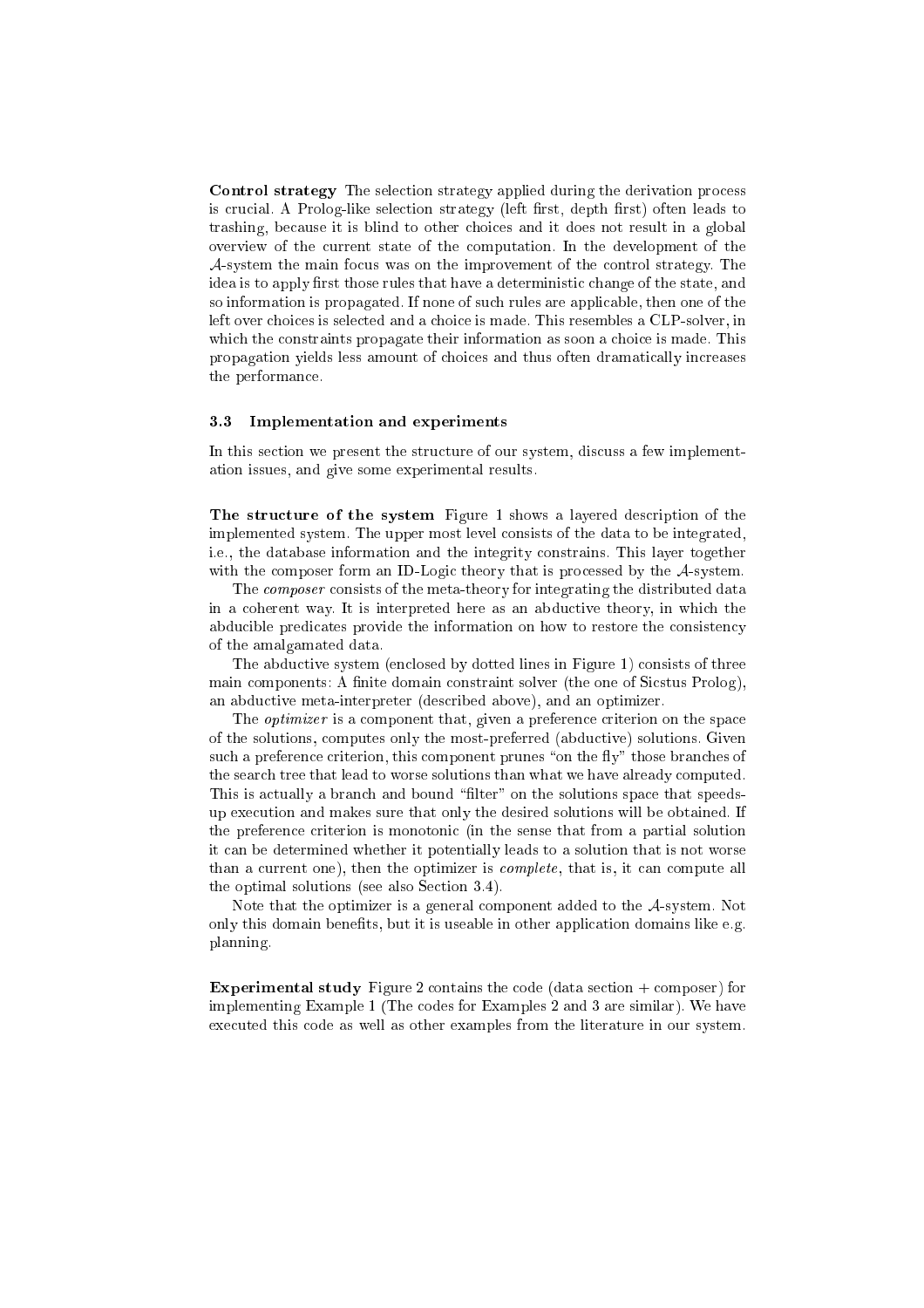

Fig. 1. A schematic view of the system components.

As Theorem 3 below guarantees, the output in each case was the set of the most preferred solutions of the orresponding problem.

#### $3.4$ Soundness and completeness

In this se
tion we give some soundness and ompleteness results for our system. In what follows we denote by  $\mathcal T$  an abductive theory in ID-logic, constructed as describe above for composing *n* given knowledge-bases  $KB_1, \ldots, KB_n$ . Also, Proc<sub>ALP</sub> denotes some sound abductive proof procedure (e.g., SLDNFA [10]).

**Proposition 1.** Every abductive solution that is obtained by Proc<sub>ALP</sub> for a theory  $T$  is a repair of  $UKB$ .

*Proof:* By the construction of  $\mathcal T$  it is easy to see that all the conditions specified in Definition 4 are met: the first two conditions are assured by the integrity onstraints of the omposer. The third ondition immediately follows from the composer's rules. The last condition is satisfied since by the soundness of  $Proc_{AD}$ it produces abductive solutions  $\Delta_i$  for  $\mathcal{T}$ , thus by the second property in Definition 10, for every such solution  $\Delta_i = (\text{Insert}_i, \text{Retract}_i)$  we have that  $P \cup \Delta_i \models \mathcal{IC}$ . Since P contains a data section with all the facts, it follows that  $D \cup \Delta_i \models \mathcal{IC}$ , i.e. every integrity constraints follows from  $D \cup$  Insert<sub>i</sub> \ Retract<sub>i</sub>.  $\Box$ 

**Theorem 2.** (Soundness) Every output that is obtained by running  $\mathcal{T}$  in the A-system together with a  $\leq_c$ -optimizer [respectively, together with an  $\leq_c$ -optimizer] is a  $\leq_c$ -preferred repair [respectively, an  $\leq_i$ -preferred repair] of UKB.

Proof: Follows from Proposition 1 (since the A-system is based on SLDNFA that is a sound abductive proof procedure), and the fact that the  $\leq_c$ -optimizer prunes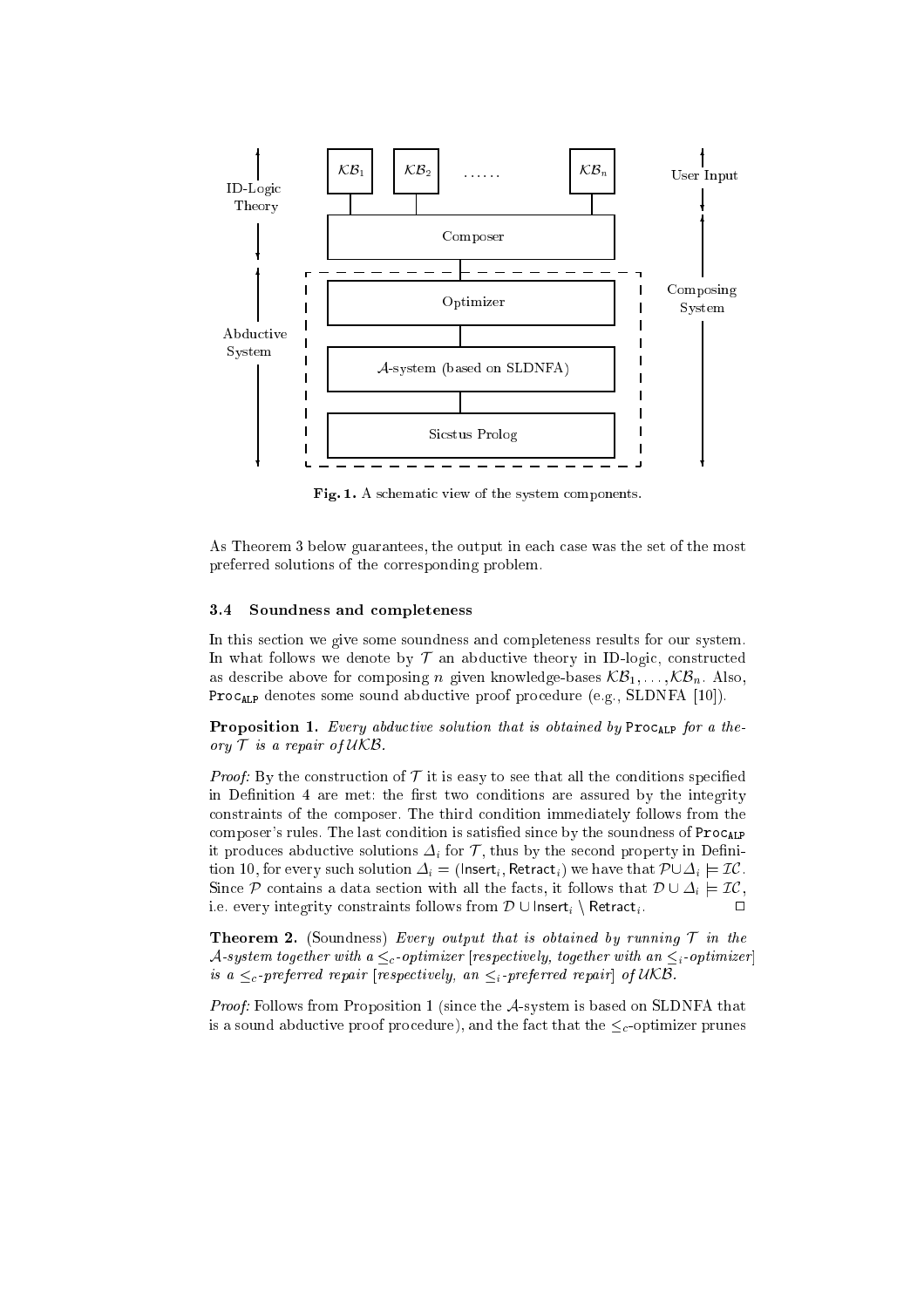```
/* ------- Composer: -------
:- dynamic ic/0, fact/1, db/1.
abdu
ible(insert(_)).
abducible(retract()).
fact(X) :- db(X), not(retract(X)).fact(X) :- insert(X).
ic :- insert(X), db(X).
ic :- insert(X), retract(X).
/* ------- Example 1: -------
db(teaches(1,1)). db(teaches(2,2)). \qquad \qquad \text{\text{\textbackslash$}}\  \, 01db(teaches(2,3)). % D2
ic :- fact(teaches(X,Y)), fact(teaches(X,Z)), Y\=Z. % X IC
```
Fig. 2. Code for Example 1

paths that lead to solutions which are not  $\leq_c$ -preferable. Similar arguments hold for systems with an  $\lt_i$ -optimizer.  $\Box$ 

**Proposition 2.** Suppose that the query  $\leftarrow$  true' has a finite SLDNFA-tree w.r.t. T. Then every  $\leq_c$ -preferred repair and every  $\leq_i$ -preferred repair of UKB is obtained by running  $\mathcal T$  in the A-system.

Outline of proof: The proof that all the abductive solutions with minimal cardinality are obtained by the system is based on  $[10,$  Theorem 10.1, where it is  $_{\rm{SIOWH}}$  that SLDNFA , which is an extension of SLDNFA, almed for computing solutions with minimal cardinality, is complete (see  $[10, Section 10.1]$  for further details). Similarly, the proof that all the abductive solutions which are minimal w.r.t. set in
lusion are obtained by the system is based on [10, Theorem 10.2 that shows that  $SLDNFA_+$ , which is another extension of  $SLDNFA$ , aimed for omputing minimal solutions w.r.t. set in
lusion, is also omplete (see [10, Section 10.2 for further details).

Now,  $A$ -system is based on the combination of SLDNFA<sup>-</sup> and SLDNFA<sub>+</sub>. Moreover, as this system does not change the refutation tree (but only controls the way rules are selected), Theorems  $10.1$  and  $10.2$  in  $[10]$  are applicable in our case as well. Thus, all the  $\leq_c$  and the  $\leq_i$ -minimal solutions are produced. This in particular means that every  $\leq_c$ -preferred repair as well as every  $\leq_i$ -preferred repair of  $UKB$  is produced by our system.  $\Box$ 

Theorem 3. (Completeness) In the notations of Proposition 2 and under its assumptions, the output of the execution of  $\mathcal T$  in the A-system together with a  $\leq_c$ -optimizer [respectively, together with an  $\leq_i$ -optimizer] is exactly  $\mathcal{U}(\mathcal{UKB}, \leq_c)$  $[respectively, \, \mathcal{UKB}, \leq_i)].$ 

*Proof:* We shall show the claim for the case of  $\leq_c$ ; the proof w.r.t.  $\leq_i$  is similar.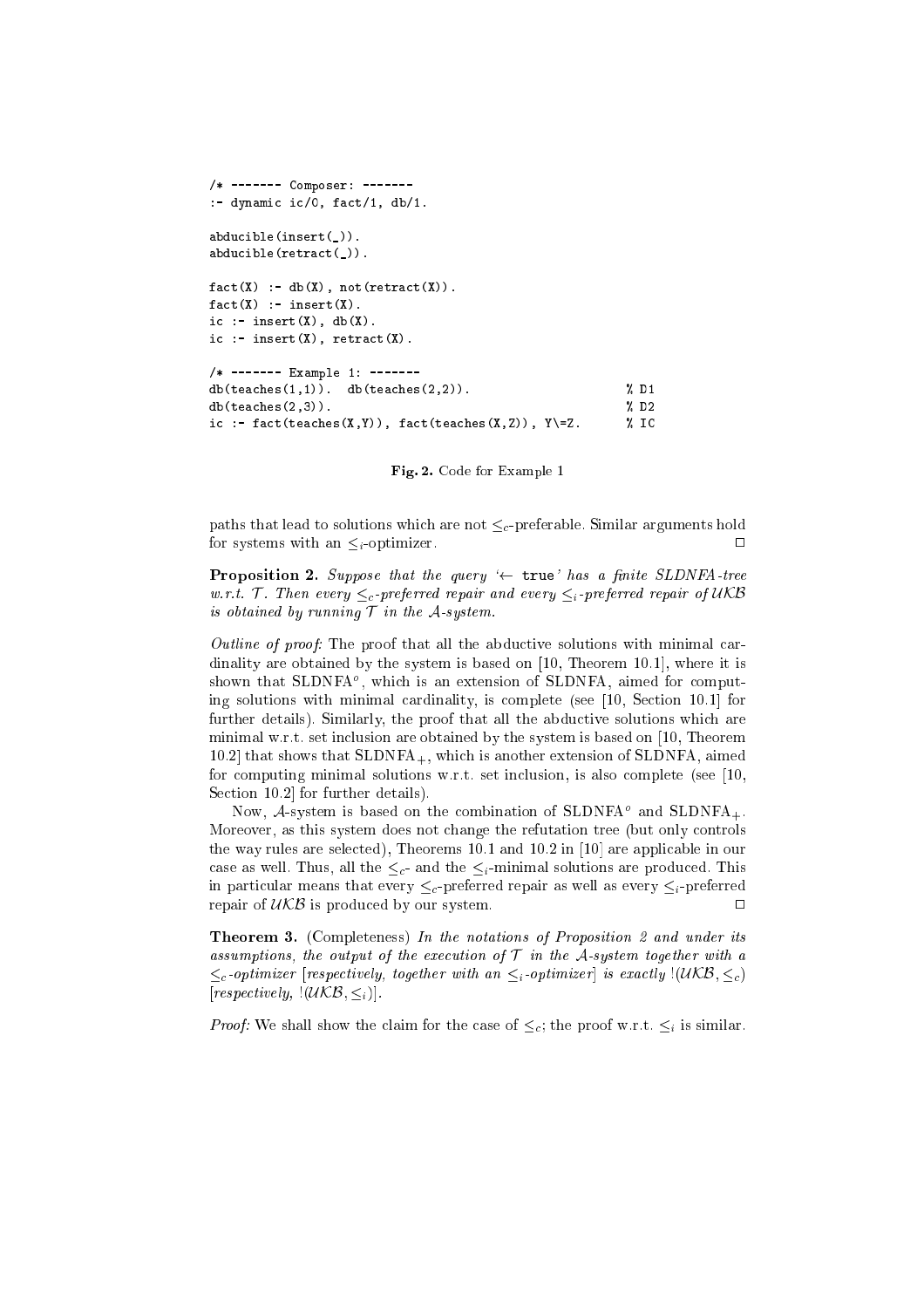Let (Insert, Retract)  $\in$  !( $\mathcal{UKB}, \leq_c$ ). By Proposition 2,  $\Delta =$  (Insert, Retract) is one of the solutions produced by the  $A$ -system for  $T$ . Now, during the execution of our system together with the  $\leq_c$ -optimizer, the path that corresponds to  $\Delta$  cannot be pruned from the refutation tree, since by our assumption (Insert; Retra
t) has a minimal ardinality among the possible solutions, so the pruning condition is not satisfied. Thus  $\Delta$  will be produced by the  $\leq_c$ optimized system. For the converse, suppose that (Insert, Retract) is some repair of  $\mathcal{UKB}$  that is produced by the  $\leq_c$ -optimized system. Suppose for a contradiction that (lnsert, Retract)  $\notin \{(\mathcal{UKB}, \leq_c)$ . By the proof of Proposition 2, there is some  $\varDelta' = (\mathsf{Insert}',\mathsf{Retract}') \in \exists (\mathcal{UKB}, \leq_c)$  that is constructed by the  $\mathcal{A}\text{-system}$ for  ${\cal T},$  and (Insert', Retract')  $<_c$  (Insert, Retract). But  $|\varDelta'|<|\varDelta|$ , and so the  $\leq_c$ optimizer would prone the path of the  $\Delta$  solution once its cardinality becomes bigger than  $|\varDelta'|$ . This contradicts our assumption that (Insert, Retract) is produced by the  $\leq_c$ -optimized system.  $\Box$ 

### 4Handling spe
ialized information

#### $41$ 4.1 Timestamped information

Many database applications contain temporal information. This kind of data may be divided to two types: time information that is part of the data itself, and time information that is related to database operations (e.g., records on when the database was updated). Consider, for instance, birth\_day(John, 15/05/2001)<sub>16/05/2001</sub>. Here, John's date of birth is an instan
e of the former type of time information, and the subs
ripted data that des
ribes the time in whi
h this fa
t was added to the database, is an instan
e of the latter type of time information.

In our approach, timestamp information can be integrated by adding a temporal theory des
ribing the state of the database at any parti
ular time point. One way of doing so is by using *situation calculus*. In this approach a database is des
ribed by initial information and a history of events performed during the database lifetime (see [25]). Here we use a different approach, which is based on event calculus. The idea is to make a distinction between two kinds of events: add del de database modification de la destinación de la destinación de la destinación de la desperación driven events insert and retract that are used for constructing database repairs. In this view, the extended omposer has the following form:

```
holds at(P,T) :- initially(P), not 
lipped(0,P,T).
holds at(P,T) :- add(P,E), E<T, not 
lipped(E,P,T).

lipped(E,P,T) :- del(P,C), EC, C<T.
```

```
add(P,T) :- add_d b(P,T).add(P,T) := insert(P,T).
del(P,T) :- del_ddb(P,T).
                               del(P,T) : - retract(P,T).
i
 :- insert(P,T), retra
t(P,T).
i
 :- insert(P,T), add db(P,T).
i
 :- retra
t(P,T), del db(P,T).
```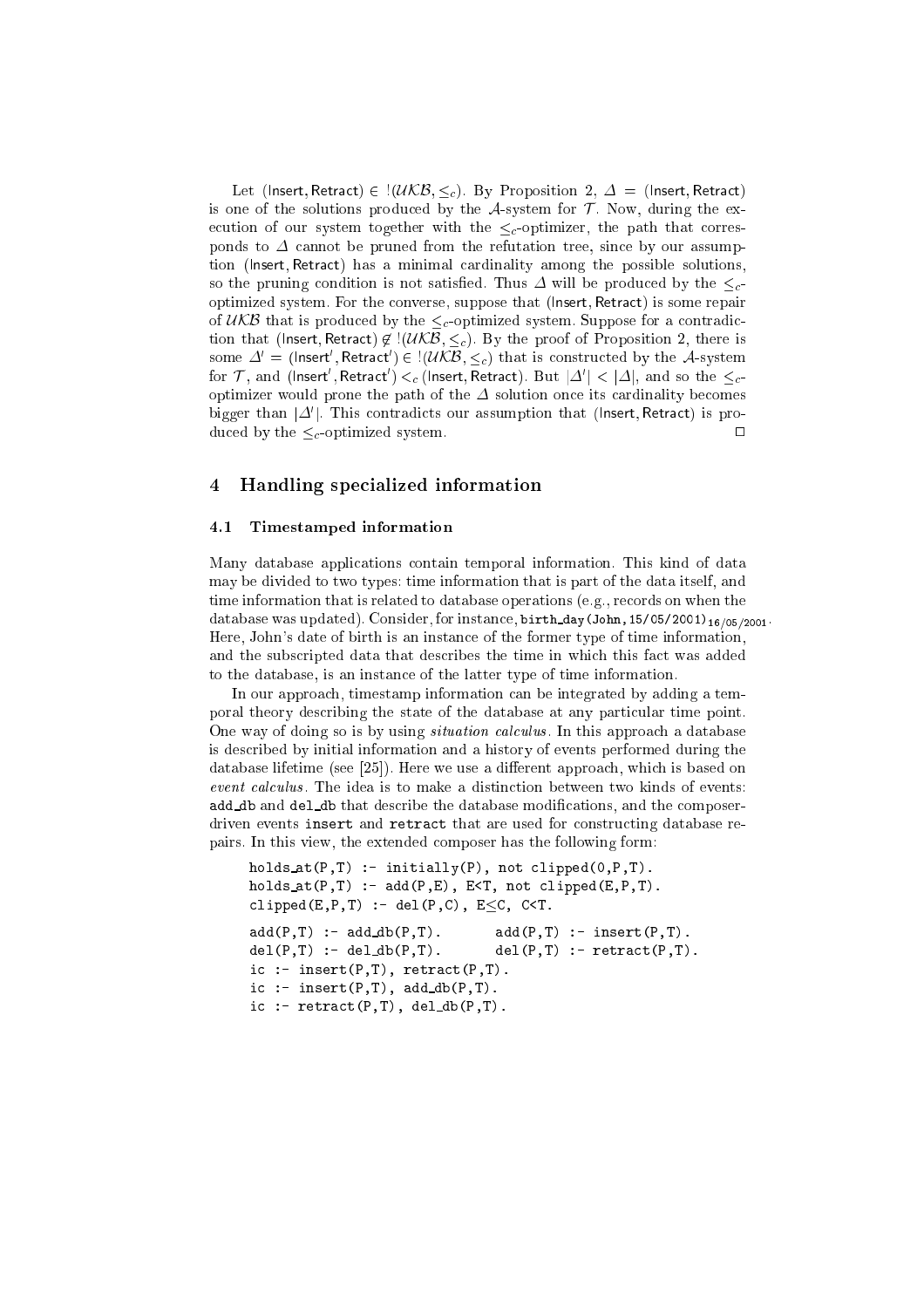In this extended context the integrity constrains must be carefully specified. Consider, e.g. the statement that a person can be born only on one date: i :- holds at(birth day(P,D1),T), holds at(birth day(P,D2),T), D16=D2.

The problem here is that to ensure consistency this constraint must be checked at every point in time. This may be avoided by a simple rewriting that ensures that the constraint will be verified only when an event occurs:

```
i
(birth,T) :- holds_at(birth_day(P,D1),T),
               holds_at(birth_day(P,D2),T2), D2, D2
i
 :- add_db(birth_day(_,_),T), NT = T+1, i
(birth,NT).
i
 :- del_db(birth_day(_,_),T), NT = T+1, i
(birth,NT).
```
## 4.2 Keeping tra
k of sour
e identities

There are cases in which it is important to preserve the identity of the database from which a specific piece of information was originated. This is useful, for instance, when one wants to make preferences among different sources, or when some specific source should be filtered out (e.g, when the corresponding database is not available or becomes unreliable). This kind of information may be decoded by adding another argument to every fa
t, whi
h denotes the identity of its origin. This requires minor modifications in the basic composer, since the composer controls the way in which the data is integrated. As such, it is the only component that an keep tra
k to the sour
e of the information.

Suppose, then, that for every database fact we add another argument that identifies its source. I.e.,  $db(X, S)$  denotes that X is a fact originated from a database S. The omposer then has the following form:

```
fa
t(X,S) :- db(X,S), not retra
t(X)
fa
t(X,
omposer) :- insert(X)
i
 :- insert(X), db(X,S)
i
 :- insert(X), retra
t(X)
```
Note that the omposer onsiders itself as an extra sour
e that inserts brand new data facts. Now it is possible, e.g., to trace information that comes from a specific source, make preferences among different sources (by specifying appropriate integrity constraints), and filter data that comes from certain sources. The last property is demonstrated by the following rule:

validFa
t(X) :- fa
t(X,S), trusted sour
e(S)

where trusted source enumerates all reliable sources of the data.

# 4.3 Handling quantitative information

Next we consider a potential way of decoding in the integrated data some quantitative information, su
h as ertainty fa
tors or probabilities.

Suppose that  $db(X, i)$  denotes that fact X holds with probability i. One can define a strategy on how to reason with this kind of information, and decode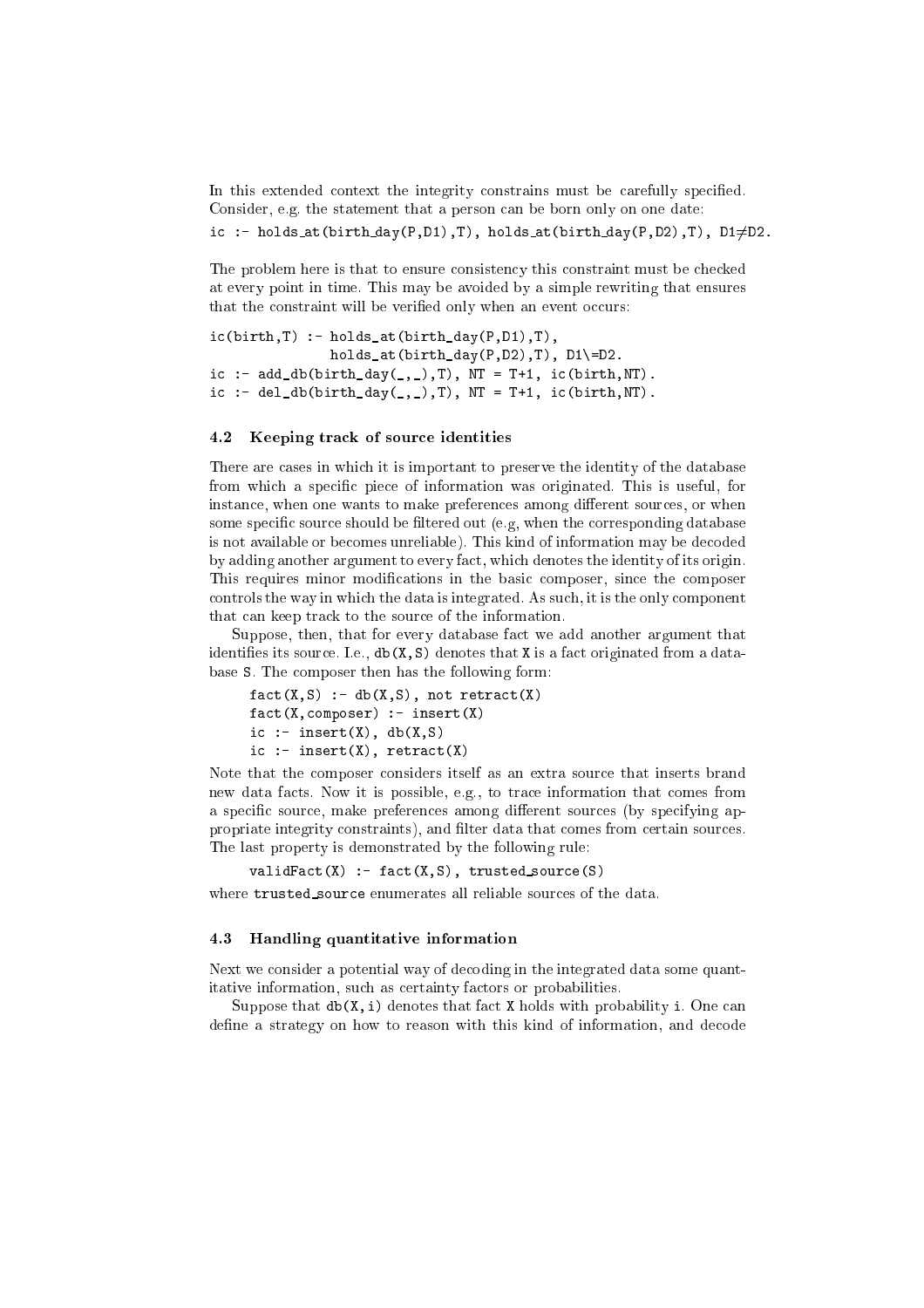it in the omposer. For instan
e, the omposer below uses a onservative poli
y that takes for ea
h fa
t its lowest probability:

```
the set of the set of the set of the set of the set of the set of the set of the set of the set of the set of 
the set of the set of the set of the set of the set of the set of the set of the set of the set of the set of
i
 :- insert(X,1), db(X, )
i
 :- insert(X,1), retra
t(X)
```
For implementing this kind of program the underlying system should be able to compute aggregations (possibly together with recursion). Adding this capability to our system is one of the subjects for a future work.

# 5

In this paper we have developed a formal de
larative foundation for rendering coherent data, provided by different knowledge-bases, and presented an application that implements this approach. Like other systems  $(e.g., [6, 14, 20, 29])$ , our system mediates among the sour
es of information and between the reasoner and the underlying data.

Composing distributed data by a meta-theory in ID-logic yields a robust and easily extendable system. Extra meta information about the data facts, su
h as time stamps and sour
e, are easily dealt with by extending the metatheory properly. Due the inherent modularity of the chosen approach, each part is independent and can be adapted according to the needs.

It is important to note that our composing system inherits the functionality of the underlying solver. This implies, in particular, flexibility, modularity, easy interaction with different sources of information, and the ability to reason with any set of first order integrity constraints.<sup>6</sup> As such, our system may be easily modied and extended with addition ba
kground knowledge.

Among the dire
tions for further exploration are dealing with more general forms of databases, in which views (or rules) are allowed, and lifting the condition that all the integrity onstraints are ompatible with ea
h other. Another important challenge is to extend the capabilities of the abductive system with aggregation. This would allow us to integrate different types of databases, and would provide means of solving new kinds of problems.

# **References**

- 1. M.Arenas, L.E.Bertossi, J.Chomi
ki. Consistent query answers in in
onsistent databases. *Proc. PODS'99*, 68-79, 1999.
- 2. O.Arieli. Four-valued logi
s for reasoning with un
ertainty in prioritized data. In:  $2^{\circ}$ Information, Uncertainty, Fusion, 263-309, Kluwer, 1999.
- 3. C.Baral, S.Kraus, J Minker. Combining Multiple Knowledge Bases. IEEE Trans. on Knowledge and Data Enginnering  $3(2)$ ,  $208-220$ , 1991.
- 4. S.Benferhat, C.Cayrol, D.Dubois, J.Lang, H.Prade. In
onsisten
y management and prioritized syntax-based entailment. Proc. IJCAI'93, 640-645, 1993.

 $\,$  - Provided that the constraints do not lead to floundering. To the best of our knowledge no other appli
ation of data integration has this ability.